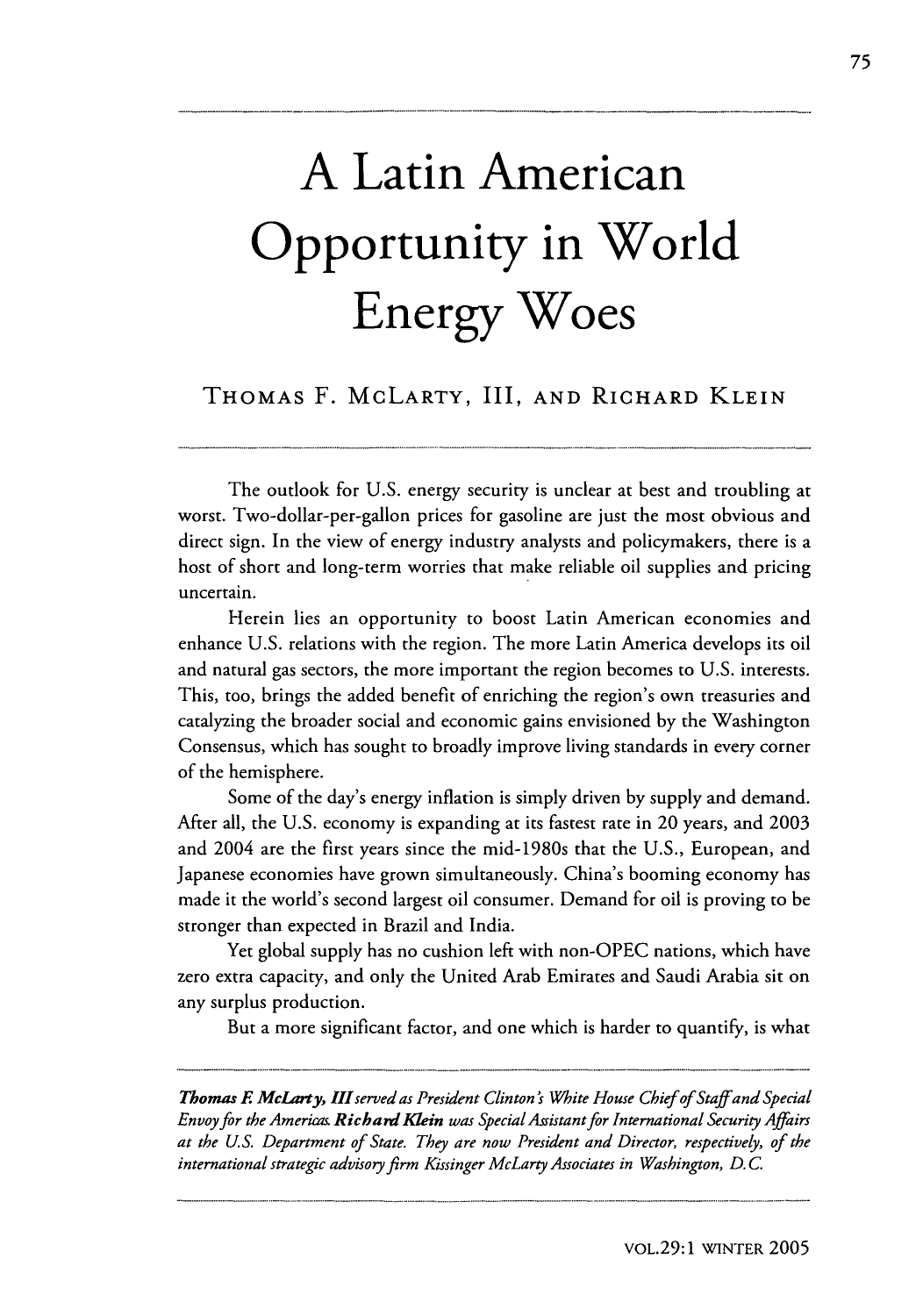some observers have called a "terror premium"-a cluster of flash points that account for perhaps nearly 25 percent of current prices, near \$50 a barrel, and that show no indication that stabilizing even one of them will bring lower prices or ease worldwide oil anxieties.

*Saudi Arabia.* The Big Kahuna of oil production, Saudi Arabia exports eight million barrels every day, or about 10 percent of the world's consumption. But there is a growing crisis of confidence in Riyadh's ability to keep its oil flowing. Al-Qaeda attacks have foreign oil industry workers terrorized and doubtful of the government's ability to protect them: Saudi security forces have been penetrated by anti-Western militants, and even the House of Saud is turning increasingly to non-Saudis for its own safety. If Saudi oil production were to shut down for just a few days, the reverberations, especially for the U.S. economy and stock market, would be massive.

*Iran.* War in neighboring Iraq continues to reverberate throughout Iran, which would like to extend its influence in the Persian Gulf, even as it finds itself at odds with U.S. strategic interests. Iran's three million barrels a day of production are key to world oil prices. In addition, its increasingly aggressive stance in the Gulf risks pushing oil prices even higher, if Iranian warships threaten tankers in the narrow Straits of Hormuz.

*Iraq.* Supposedly the world's next great oil source, the country has yet to match its prewar 2.8 million barrels of daily production. Regular terror attacks on pipelines and infrastructure make Iraq unlikely to pick up its own slack on production any time soon.

Adding to the pressure on energy prices are other ongoing developments, such as tribal violence and threats of civil war in oil-exporting Nigeria, as well as production disruptions in the Gulf of Mexico during a brutal hurricane season.

It is a situation that has led T. Boone Pickens, the legendary oilman and energy entrepreneur, to speculate about gasoline rising above \$3 a gallon in the United States. In his view, the global oil industry is "pretty close to peaking on what [it] can produce. We're dealing with decline curves on some big oil fields. All the refineries around the world are running at full capacity. Demand is going up. OPEC is basically maxed out."

Latin American leaders, policymakers, and energy ministers should take advantage of this crisis. While the United States and other industrialized economies focus on and fret about events in the volatile Middle East, Latin America has oil and natural gas resources that, if developed strategically and with long-term perspective, can do much to address growing global demand and economic uncertainty.

Venezuela, as the possessor of some of the region's largest oil reserves, is an obvious place to begin. Called "another Saudi Arabia"' for its huge deposits of crude oil, it also faces great obstacles to increasing the region's energy production.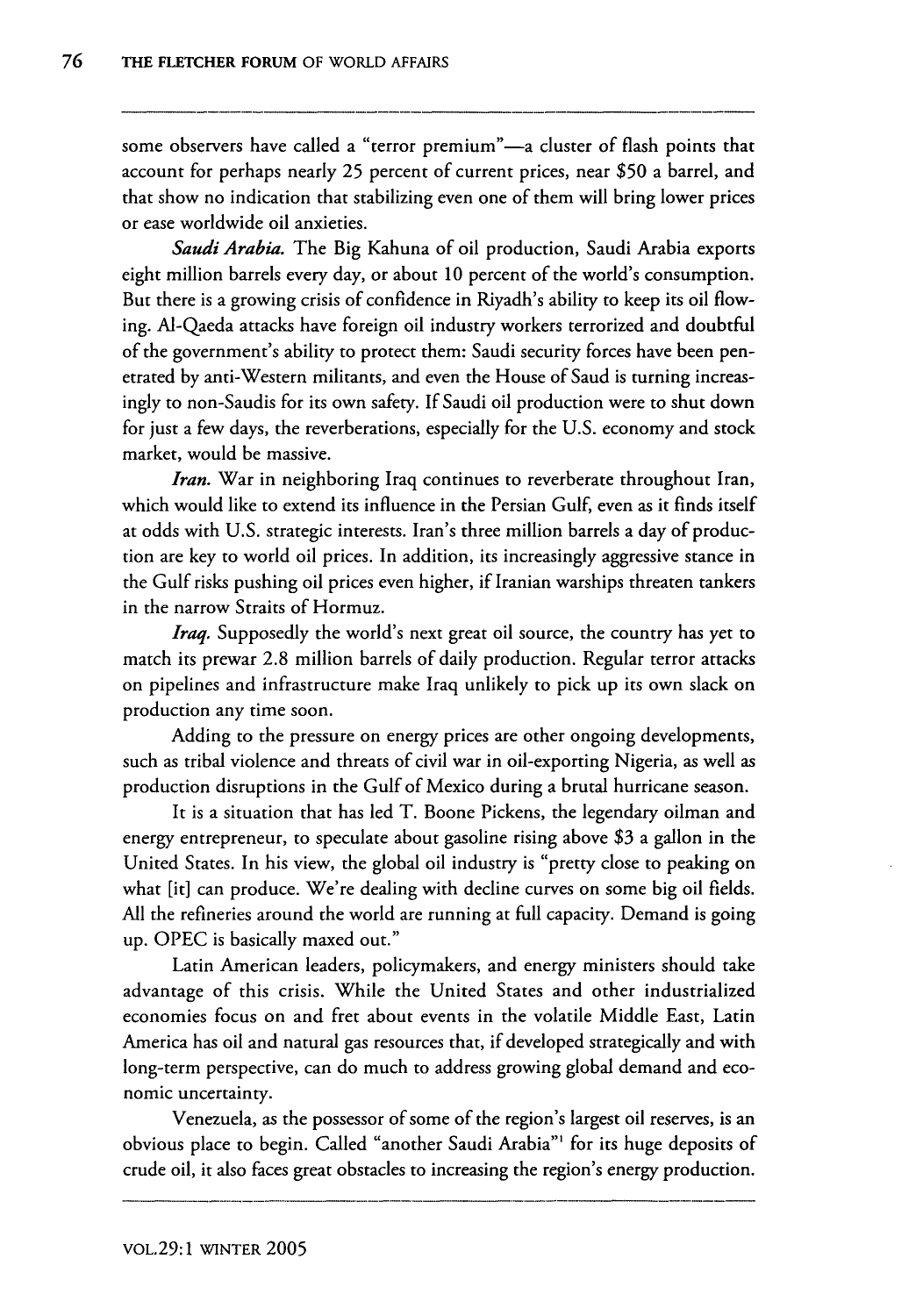In fact, former U.S. State Department energy policy official, Edward Morse, and a Saudi Arabian government advisor, Nawaf Obaid, have suggested in *The New York Times* that the jump in world oil prices and Venezuela's attendant roiling of global financial markets has its roots in the 2002-2003 strike by workers at stateowned Petr6leos de Venezuela (PDVSA). The strike removed some 200 million barrels of crude oil and gasoline from world supplies.<sup>2</sup>

Venezuela has not assumed a hemispheric energy leadership role since the strike. President Hugo Chávez has become a hawkish voice on keeping production tight and prices high. He has also floated the idea of a Latin American energy conglomerate, which has been called Petroamérica. It would knit together various state oil companies into a hemispheric OPEC.

PDVSA's production capacity has continued to decline since the strikedown **19** percent in 2003 from 2002 and still declining in the first quarter of 2004, according to some reports-so higher oil prices are the country's easiest way to boost revenues. There are privately owned or operated oil projects that could increase production if conditions-financial and regulatory-were right. However, in the end, if political calm took root in Venezuela and the necessary legal and tax reforms followed, private investment could flow to Caracas and a broadly revived energy sector would be possible.

The April announcement that PDVSA and unnamed foreign partners would invest \$37 billion over the next five years-\$27 billion from the stateowned company and \$10 billion from foreign companies-to raise Venezuela's total oil production to **5** million barrels per day by 2009 from the current **2.6** million is encouraging, if it is true. Given that Venezuela sits on 78 billion barrels of proven oil reserves and 4 trillion cubic feet of natural gas, there is potential for this money to be well spent in raising the country's energy production and revenues. But Venezuela lacks its own capital to put this planned production increase into play, and foreign investors will not be running to Caracas until political stability and a professional, rather than political, PDVSA are assured.

Mexico, too, has the potential to boost both hemispheric energy production and global oil supply. Already the second largest oil exporter to the United States, Mexico potentially sits on some of the largest undeveloped reserves in the world.

Here is the rub: while government-run Petr6leos Mexicanos (PEMEX) is the sector's dominant player, Mexico's constitution makes investment difficult for foreign companies. As a result, the exploration, technology, pipelines, infrastructure, and capital needed to further develop Mexico's oil sector can be tough to come by.

Even so, American and other international investors are ready to work in Mexico, and energy cooperation between the United States and Mexico is partly underway. Mexican President Vicente Fox and the recently retired PEMEX General Director Raúl Muñoz Leos have made energy development with the United States a priority. During the 2001 California energy crisis, Mexico provided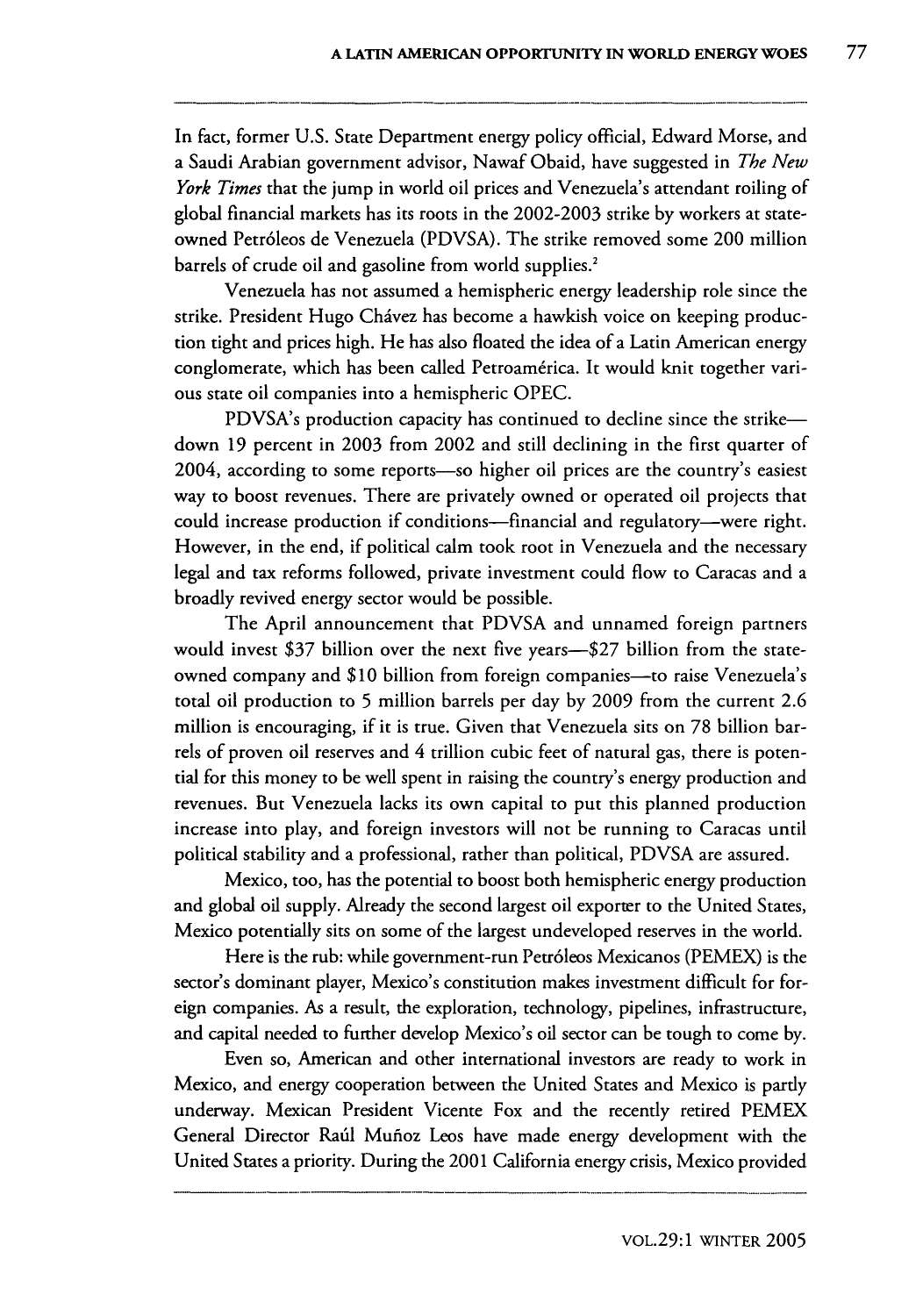electricity to the state to light 50,000 homes at a time when brownouts and rolling blackouts were everyday occurrences. Now President Fox has offered the Bush administration broader energy development as part of a plan to align more closely both nations and to add other key issues, like migration reform and homeland security, to the well-established agenda of drug interdiction, water, and trade.

But U.S.-Mexico energy cooperation is far from fulfilling its potential. From the American side, only high-level, sustained discussions-not the episodic, onagain-off-again relationship of the past four years-will build momentum. Constitutional changes in Mexico for foreign direct investment in the energy sector are essential for the country to leverage its oil resources, to replenish dwindling reserves, and to fuel far-reaching development through the country's economy.

There are a host of other energy opportunities in South America. Many will be surprised to learn that oil reserves in Ecuador are equal to those of Angola, which has been a hotspot for oil exploration. But companies are lining up in Africa, not the Andes, because the latter region's decision makers at times stand in their own way. There are ongoing questions about the government's respect for signed contracts, the rule of law, and international arbitration-the clarification of which would help international investment.

Today, ChevronTexaco, Duke Energy, Occidental Petroleum, and other international firms are locked in disputes with the Ecuadorian government. But President Lucio Gutiérrez has come to understand that businesses need stability and reliability to operate in foreign markets, the absence of which is handicapping his nation's competitiveness while also risking its free trade talks with the United States. The fact that only three percent of Ecuador's oil is now tapped means the country could be an important producer in the world if it gets its energy house in order and continues to highlight responsible economic development instead of political brinksmanship with foreign investors.

Colombia is the tenth-largest exporter to the United States, shipping more oil than heavyweight producers Russia, Oman, Algeria, and the United Arab Emirates. Moreover, it is also one of the great overlooked resources for the hemispheric economy. A country mostly known for its war against narcoterrorists, Colombia and its oil industry usually gained notice only when its Cano Limon pipeline was attacked, which cost the nation \$400 million in 2002 alone. Now that the pipeline, with U.S. help, is well defended, increased oil revenue could redefine Colombia's profile and boost the country's economic ties to the world.

Some 8 trillion cubic feet of natural gas sit beneath the ground and off the shores of Latin America, awaiting development and full commercialization. Right now, Peru, Bolivia, Argentina, Brazil, and Trinidad and Tobago are poised to join the energy producer club. Latin America could reshape world energy markets if—and this is a big if—the natural gas it sits on can be efficiently moved as a viable, mass-market resource.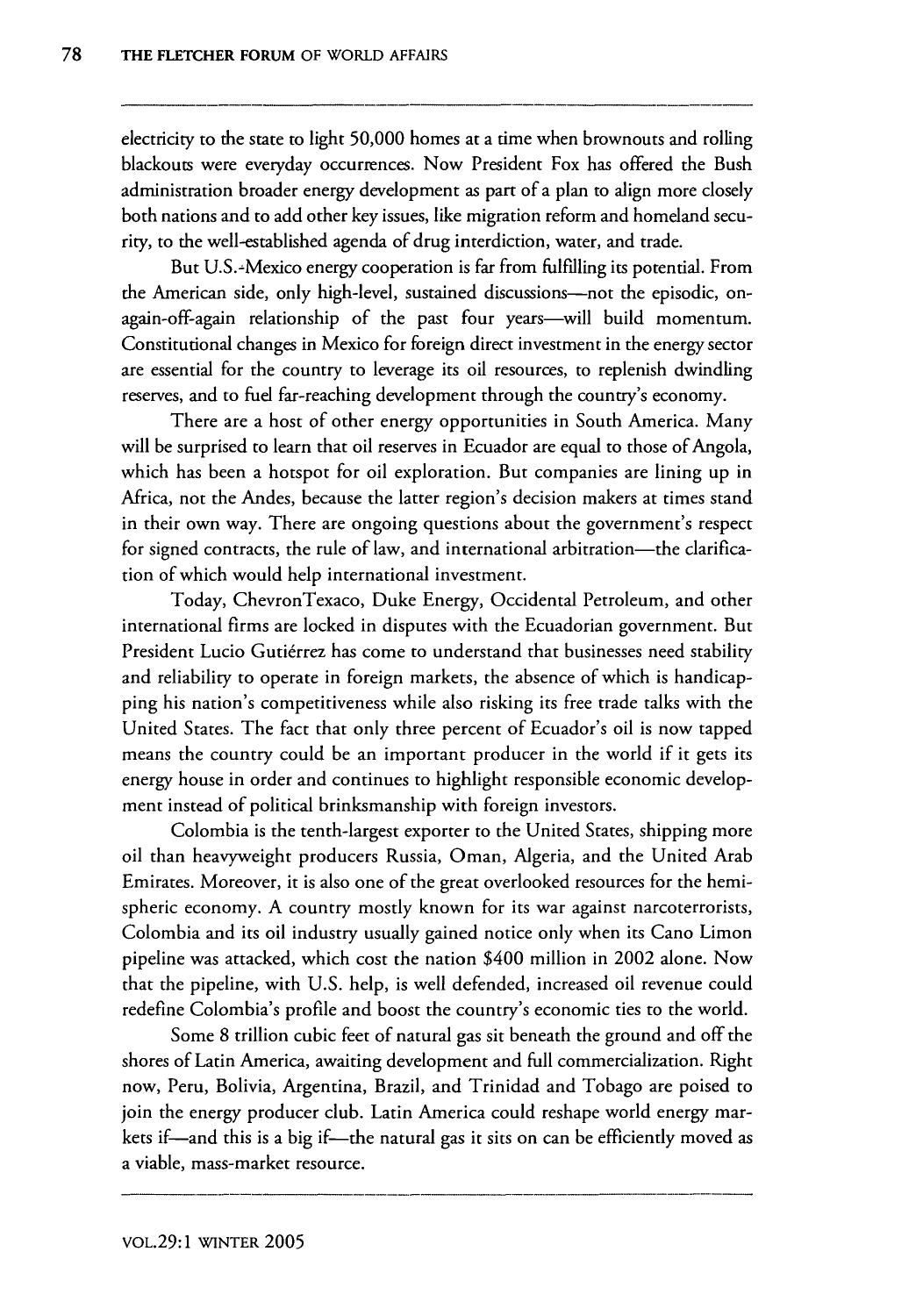**U.S.** Federal Reserve Chairman Alan Greenspan-arguably the most trusted economic voice in the United States-sought to put natural gas squarely on the national energy front burner in early 2004, when he encouraged companies to begin expanding their natural gas infrastructure so imports could be boosted in the coming five to seven years. With proximity to the United States, the aforementioned countries, along with Venezuela, have the potential to become mainstay natural gas suppliers, ahead of competitors Australia, Indonesia, Russia, Libya, Algeria, and others. But this can occur only after they commit to smart, innovative development and begin to attract investment.

Currently, only Trinidad and Tobago is widely accepted as having advanced commercial development of its natural gas reserves. The nation is working within the Caribbean Community (CARICOM) to sort out how to integrate its resources into the island region's energy market. But Venezuela is considered to be **25** years behind schedule with the building of its natural gas capacity, which began in the late 1970s. Bolivia's fierce rivalry with neighboring Chile and intense nationalism have all but undone plans to build the **\$7.5** billion Pacific liquefied natural gas project, which would have extended exports all the way to terminals in Mexico.

Energy development has an extremely long lead time. It took Detroit seven years to get fuel-efficient cars to market after the **1979** Iranian Revolution, which sent energy prices to the equivalent of **\$60** per barrel in today's dollars. The last new major oil refinery to produce gasoline went on line in the United States. in **1976,** after years of legal, environmental, political, and financial wrestling. For Latin American nations to commoditize their energy resources, they will require an international effort combining technology, investment, transportation, construction, and diplomacy. Furthermore, there will be risks to Latin American treasuries and communities, and to **U.S.** consumers and world markets, which are now too dependent on the increasingly dangerous and unpredictable Middle East.

**U.S.** energy and foreign policymakers should remember that each \$10-perbarrel increase in crude oil prices yields **\$70** billion in higher costs to American consumers through inflation; in effect, the price increase constitutes a tax on many elements of the **U.S.** economy. **If** the real costs are not alarming enough, there is the competition as well: state-owned Brazilian oil company Petrobras has signed a **\$7** billion agreement to find, produce, and refine oil primarily in Latin America with Sinopec of China. Both Chinese and Indian state-owned oil companies are active in Ecuador, led **by** India's **ONGC** Videsh, Ltd., which is exploring a **\$1.5** billion investment.

Continuing to fiddle while the Middle East literally and figuratively burns is a missed opportunity for economic development and national security. People and communities in Venezuela, Bolivia, Colombia, and elsewhere, for whom energy is an unrealized birthright-as well as by the rest of the world, in need of energy, economic, and political stability--pay the price.